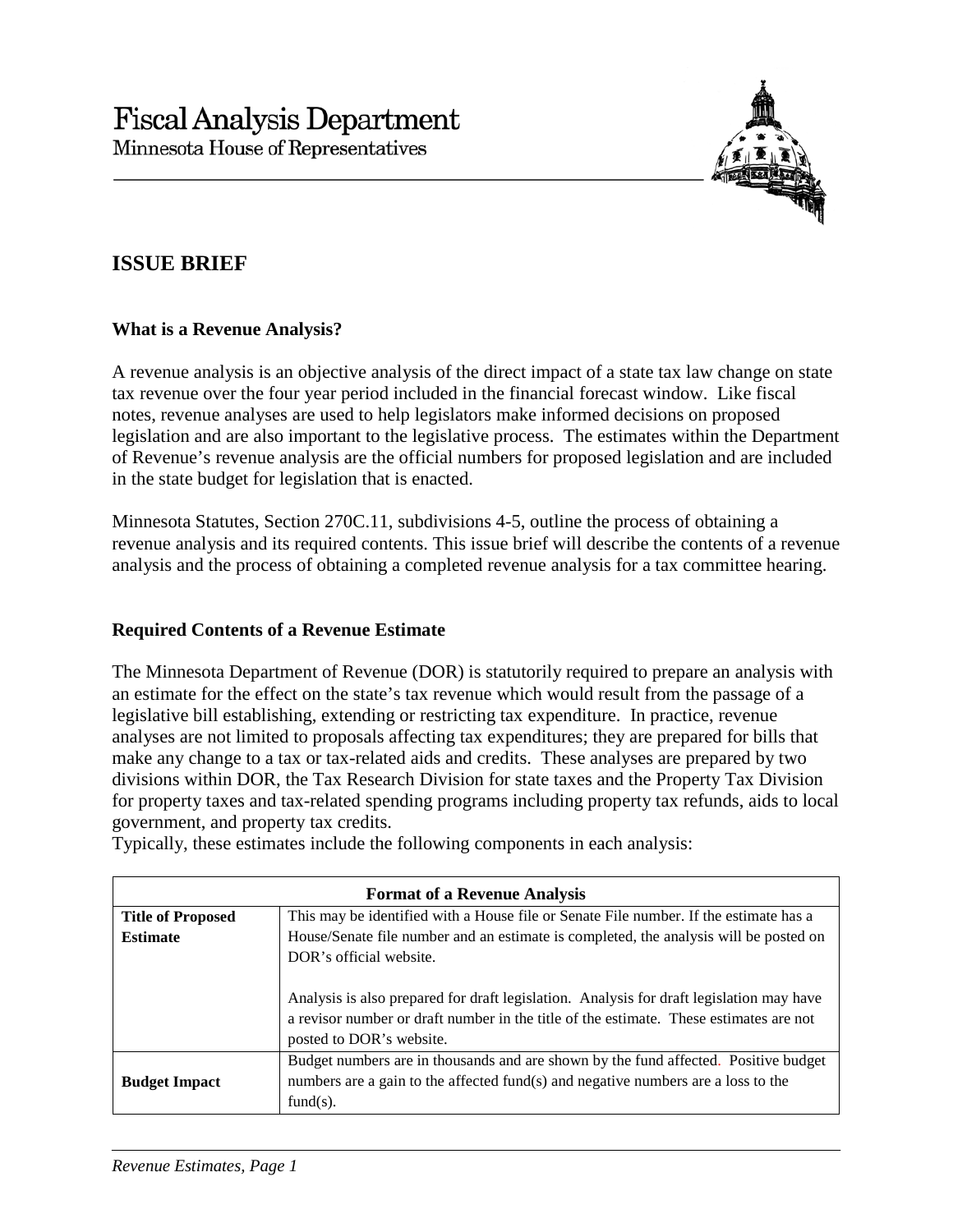| <b>Format of a Revenue Analysis</b> |                                                                                                                                                                                                                   |
|-------------------------------------|-------------------------------------------------------------------------------------------------------------------------------------------------------------------------------------------------------------------|
|                                     | For tax changes, a positive number is a revenue gain and a negative number is a<br>revenue loss.                                                                                                                  |
|                                     | For tax-related spending programs, an increase in expenditure is shown as a negative<br>number because it results in a decrease to the affected fund. A decrease in expenditure<br>is shown as a positive number. |
|                                     | The state fiscal years included in the estimate are the same as the fiscal years included<br>in the financial forecast by Minnesota Management & Budget (MMB)                                                     |
| <b>Description of</b>               | The analysis contains a description of the proposal relative to current law. The                                                                                                                                  |
| <b>Proposal</b>                     | effective date is included in this section.                                                                                                                                                                       |
| <b>Data Sources and</b>             | Provides information on:                                                                                                                                                                                          |
| <b>Methodology</b>                  | Data sources:                                                                                                                                                                                                     |
|                                     | Assumptions including elasticity;<br>$\bullet$                                                                                                                                                                    |
|                                     | Any interactions with other taxes; and                                                                                                                                                                            |
|                                     | Projected growth rate                                                                                                                                                                                             |

Revenue analyses are posted on the official DOR website by legislative session at: [http://taxes.state.mn.us/legal\\_policy/pages/revenue\\_analysis\\_revenue\\_analyses.aspx](http://taxes.state.mn.us/legal_policy/pages/revenue_analysis_revenue_analyses.aspx)

Revenue estimate do not include:

- The impact on the overall level of economic activity (such as job creation, employment, investments, and consumer spending)<sup>[1](#page-1-0)</sup>;
- The change in the cost of state tax administration, although the analyses do include an indicator as to whether or not administrative costs would be affected<sup>[2](#page-1-1)</sup>;
- The change in federal taxes (property taxes and, in some cases, other local taxes *are* included)

Like fiscal notes, revenue estimates are a static analysis of the revenue or fiscal impact of proposed legislation.

## **What is Negligible?**

A revenue analysis may contain the term "*negligible*" in the budget impact section. Negligible indicates the budget impact is less than \$5,000. Sometimes, the term "unknown" is also listed in the budget section. Unknown indicates that DOR does not have enough information to make a quantitative estimate for the analysis.

 $\frac{1}{1}$ 

<span id="page-1-1"></span><span id="page-1-0"></span><sup>&</sup>lt;sup>1</sup>Memo from Dr. Paul Wilson, Director Tax Research, Minnesota Department of Revenue, January 26, 2010.<br><sup>2</sup> Administrative cost estimates on a tax proposal can be obtained using the fiscal note process managed by Minnesota